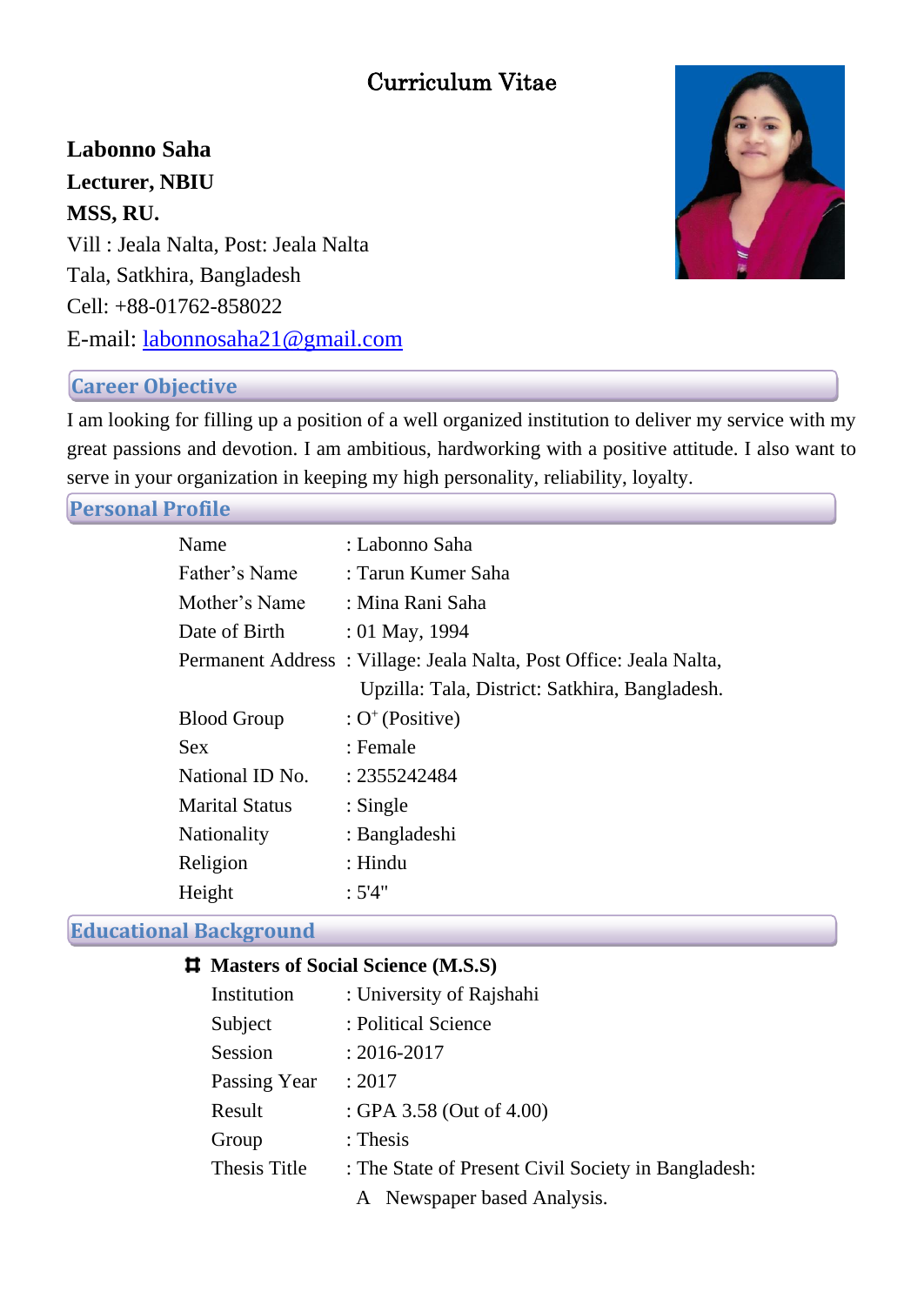### **Bachelor of Social Science (B.S.S Hons)**

| Institution                                    | : University of Rajshahi    |
|------------------------------------------------|-----------------------------|
| Subject                                        | : Political Science         |
| Session                                        | $: 2012 - 2013$             |
| Passing Year                                   | : 2016                      |
| Result                                         | : CGPA 3.512 (Out of 4.00)  |
| <b># Higher Secondary Certificate (H.S.C.)</b> |                             |
| Institution                                    | : Tala Mohila Mahavidyalaya |
| $D_{\alpha\alpha}$ $\alpha$ $V_{\alpha\alpha}$ | . วกา 1                     |

| Passing Year | : 2011                                |
|--------------|---------------------------------------|
| <b>Board</b> | : Jessore                             |
| Group        | : Business Studies                    |
| Result       | : GPA 5.00 (Out of 5.00), Grade: $A+$ |

#### **Secondary School Certificate (S.S.C.)**

| Institution  | : J.N.A. Palli Mangal Secondary School |
|--------------|----------------------------------------|
| Passing year | : 2009                                 |
| Board        | : Jessore                              |
| Group        | : Business Studies                     |
| Result       | : GPA 5.00 (Out of 5.00), Grade: $A+$  |
|              |                                        |

#### **Research and Thesis**

A Thesis titled Òevsjv‡`‡ki eZ©gvb wmwfj †mvmvBwU: GKwU msev`cÎ wfwËK we‡kølYÓ (The State of Present Civil Society in Bangladesh: A Newspaper based Analysis) Submitted to the Department of Political Science, University of Rajshahi, July-2018.

### **Synopsis of the Thesis**

Civil society has become an important discourse to fill up the purposes of social, political, economic development and democratic consolidation in Bangladesh. It is recognized that civil society is engaged in establishing democracy, ensuring good governance, protecting fundamental rights, preserving social security etc. even before the emergence of Bangladesh in 1971. In connection to such development and democratic activities of the civil society, this research has been conducted to understand and evaluate it's performance and position in 2017. Civil society related news published in the Daily Prothom Alo and the Daily Ittefaq in 2017 have been considered as primary data in this research. The nature, types of the civil society organization, their working spheres and strategies have been revealed through the analysed data. This research has shown that civil society has become matured in the field of their organizational skills as well as welfare activities in 2017. But comparatively advocacy function of civil society in the political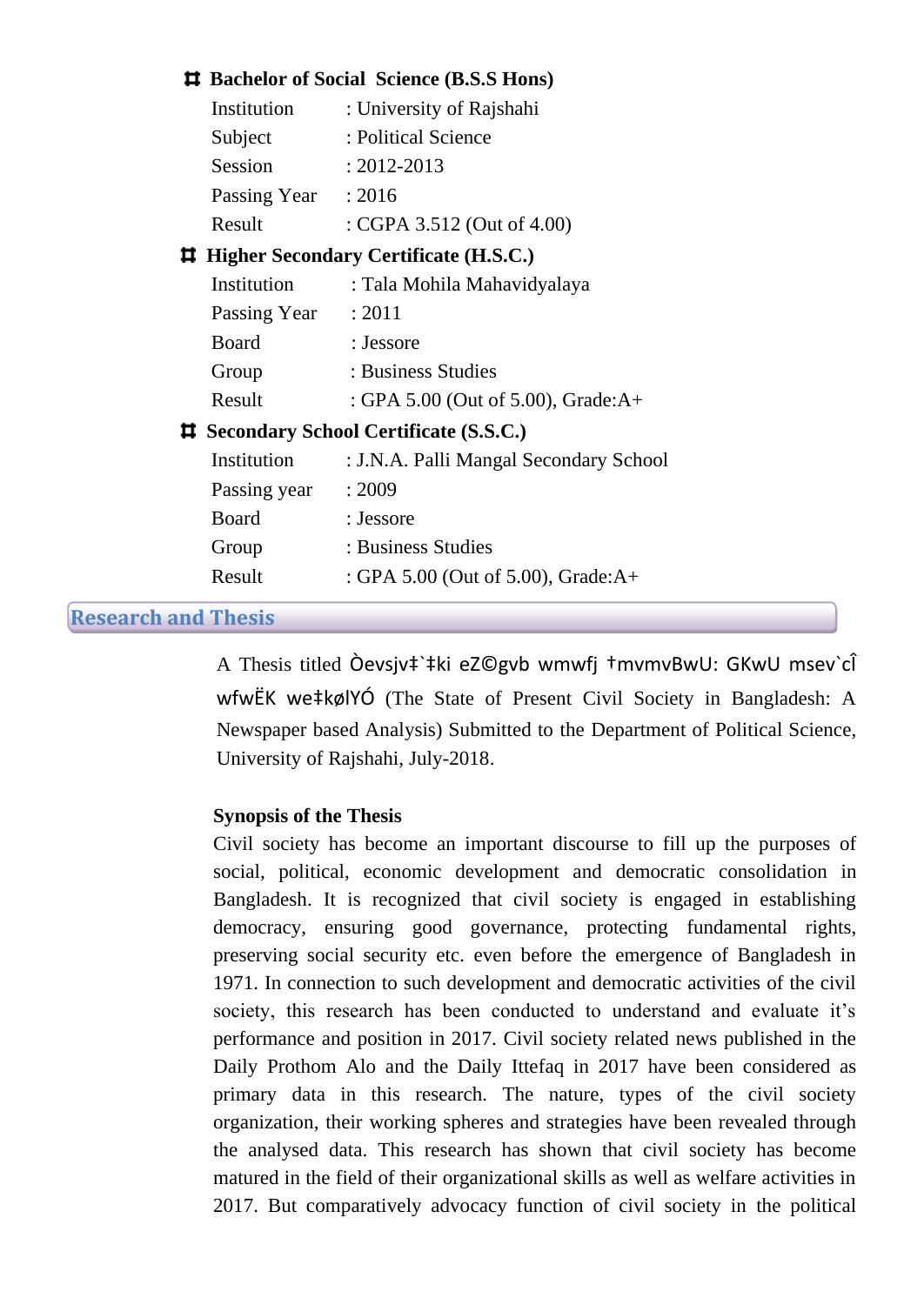system is still poor in 2017. However, based on the literature review, it can be assumed that, though poor in relation to development performance, civil society has become relatively more active in their advocacy functions than the previous years. Moreover, some civil society organizations are acting now as watchdog upon the government's policies and functions. This research has suggested that, for a sound political system and to ensure democratic consolidation, civil society should come forward with their vivid, neutral and vigilant performances. At the same time, co-operation among the government, political parties and civil society as well as the practice of democratic culture may ensure a powerful civil society in our country.

#### **Published Research Paper**

#### Tasnim, Farhat and **Labonno Saha**

2020 Civil Society in Bangladesh: A Newspaper based Analysis, Social Science Journal, University of Rajshahi, Vol.23, pp:155-183. (Written in Bengali)

# **Teaching Experience**

Position: Lecturer Department: Political Science Institution: North Bengal International University, Rajshahi Duration: 12 January, 2020-till now.

#### **Working Experience**

Position: General Secretary, DPC ( Democracy Practice Centre) Department: Political Science Institution: North Bengal International University, Rajshahi Duration: 13 January, 2020-till now.

Position: Education and Research Editor, SWAJON (A voluntary blood donar organization) Institution: Monnujan Hall Committee, University of Rajshahi Duration: January, 2014- October, 2015.

#### **Research Interest for Higher Education**

- Civil Society and State Relations in Developing Nations.
- $\sharp$  Social Movements
- $\Box$  Local Self Government and Political Development..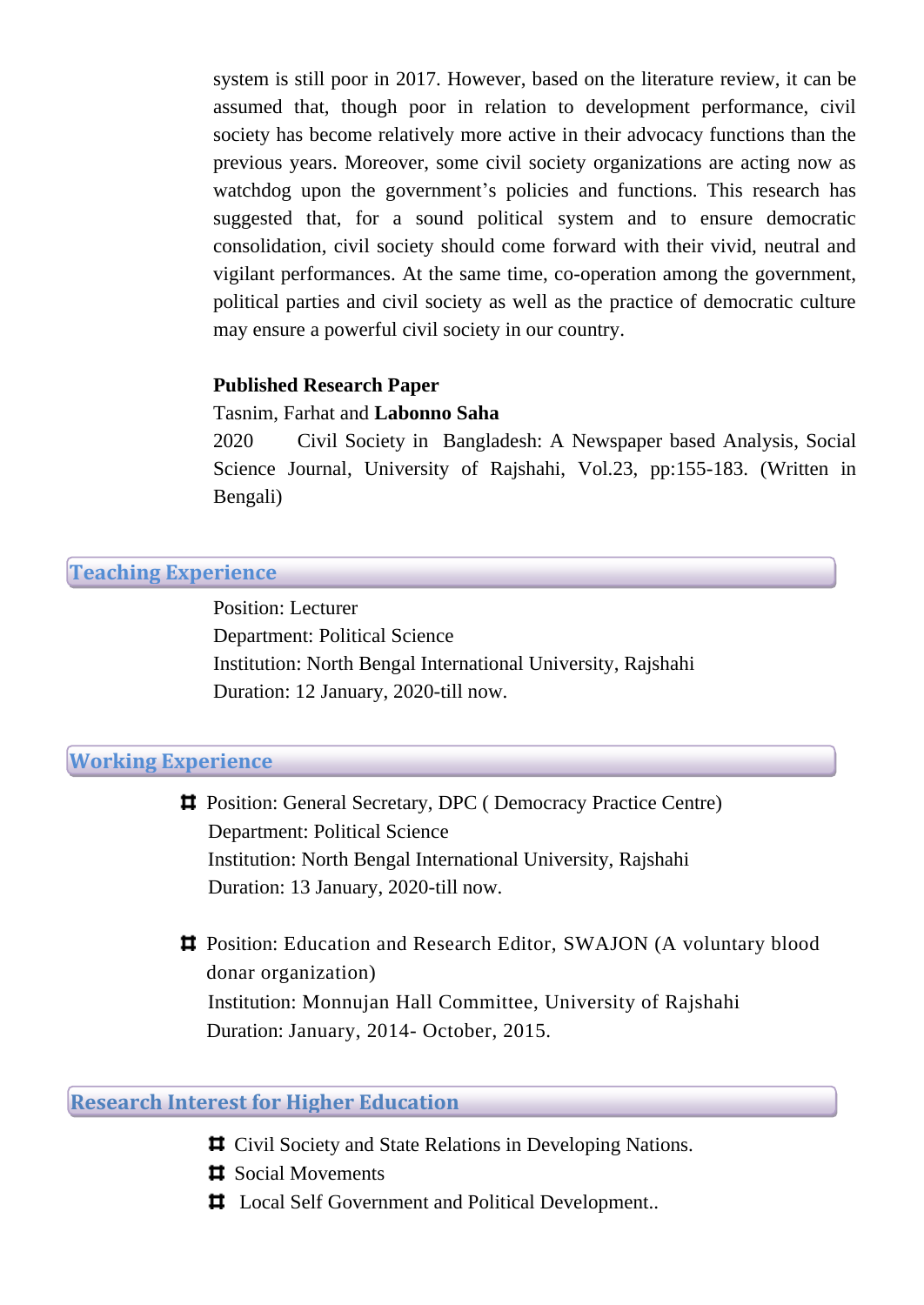# **Other Skills**

# **Computer Skills:**

Skilled in Computer and the Internet, including MS Office Word, Power Point, Excel and Internet Searches.

# **Language Skills:**

Fluency in speaking and writing in Bengali and English. Can understand Hindi.

**#** Passed the 14<sup>th</sup> NTRCA (Non-Government Teacher's Registration & Certification Authority) registration Exam for the Lecturer Post in Political Science.

# **Scholarships and Awards**

- Junior High School Scholarship (class 8) under Jessore Education Board.
- Education Board Scholarship based on the result for Secondary School Certificate (SSC), under Jessore Education Board in 2009.
- Education Board Scholarship based on the result for Higher Secondary Certificate (HSC), under Jessore Education Board in 2011.
- Upazilla Kriti Sikkharti Sommanona Award for securing GPA- 5 (A+) in Secondary School Certificate (SSC).
- **T** Tala Mohila College Award for securing GPA- 5 (A+) in Higher Secondary Certificate (HSC).
- Computer Certificate awarded by the Department of Political Science, Course titled, "Elementary Computer Studies"

| <b>Training</b>   |                                                                            |
|-------------------|----------------------------------------------------------------------------|
|                   | "Office Automation Software's of ICT and Basic Internet" conducted by the  |
|                   | Department of Political Science, University of Rajshahi, with support from |
|                   | Higher Education Quality Enhancement Project (HEQEP)                       |
| <b>Membership</b> |                                                                            |

Satkhira District Association, University of Rajshahi, Former Member.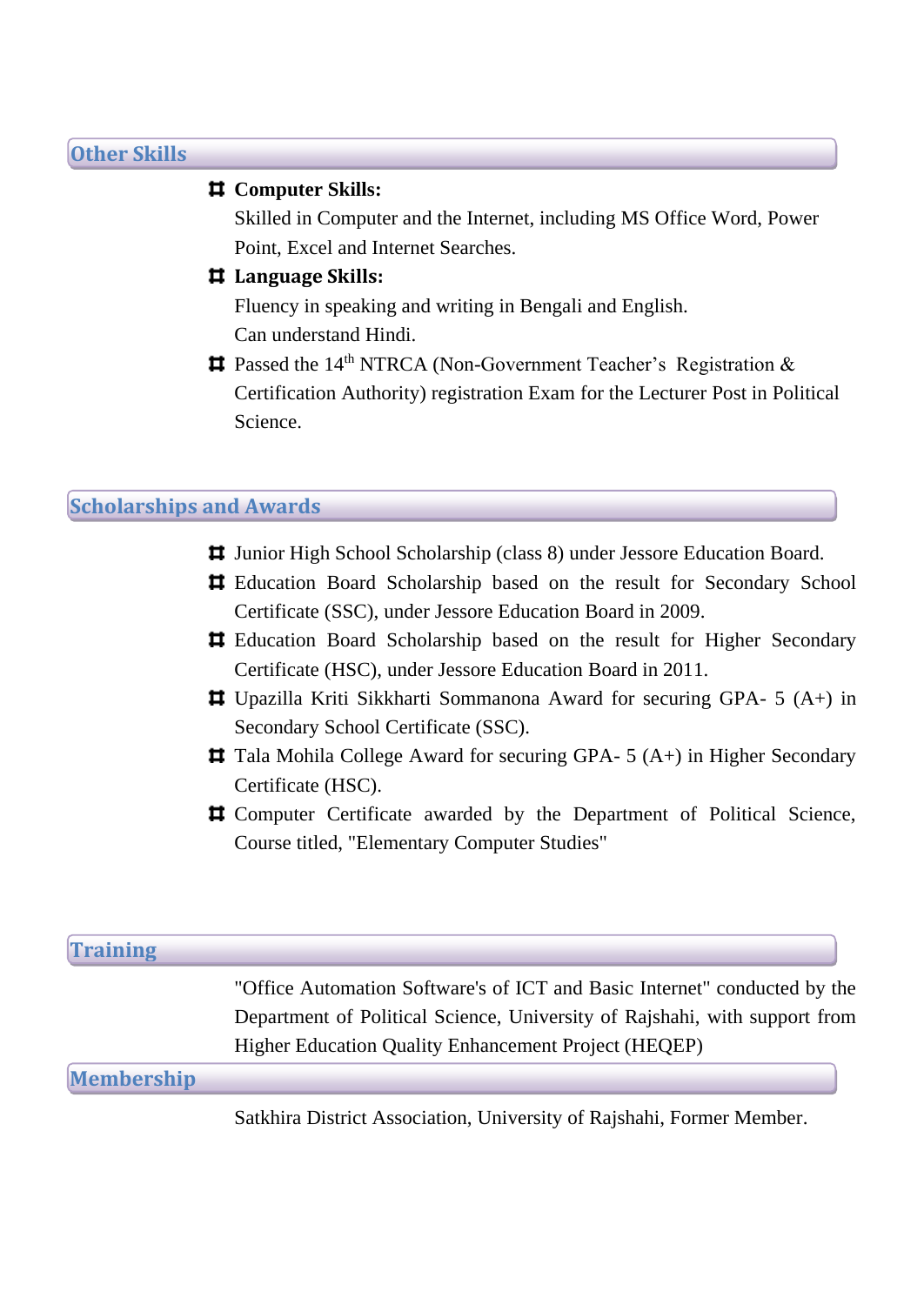# **Hobbies**

- **#** Reading Newspapers & Books
- **#** Playing Badminton
- **#** Travelling

# **References**

Prof. Dr. Farhat Tasnim Chairman Department of Political Science University of Rajshahi Mobile : 01714459569 E-mail : taslimpol@yahoo.com

Prof. Dr. S.M. Akram Ullah Department of Political Science University of Rajshahi Mobile : 01747560840

I do hereby declare that the above information are true and correct to the best of my knowledge.

Labonno  $Saha$ 

**(Labonno Saha)**  Signature